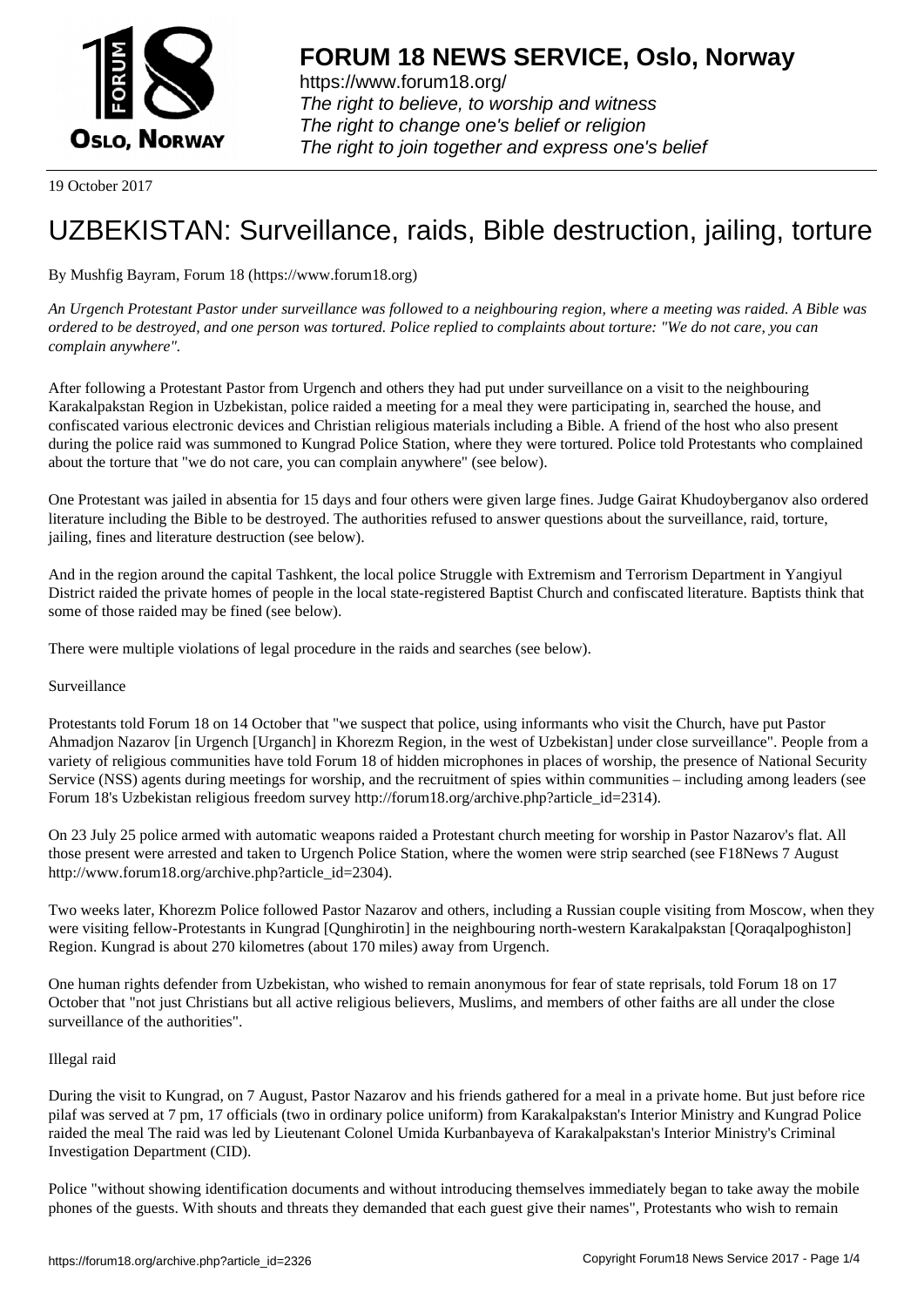"After ransacking the house the officials confiscated from the host a laptop computer, two mobile phones, and a Bible in Uzbek bought from the registered in Tashkent Bible Society of Uzbekistan". Uzbekistan bans people from reading their own religious books in their private homes, and regularly searches homes for these texts (see Forum 18's Uzbekistan religious freedom survey http://forum18.org/archive.php?article\_id=2314).

Police took everyone present to Kungrad Police Station, where they were not allowed to call their relatives or friends to tell them their whereabouts. They were questioned for five hours, until they were released at 1.30 the following morning, by CID Lieutenant Colonel Kurbanbayeva and other officials. "Because of the psychological pressure Pastor Nazarov who suffers from diabetes and Gennadiy Chen, one of the detainees, both had hypertension. An ambulance was called and both received injections to bring down the high blood pressure", Protestants told Forum 18.

Police steal phone and tablet?

Police also refused the requests of the two Russians to call an official from the Russian Consulate, and took from the couple a mobile phone and a tablet device. Police did not give the Russians the legally required confiscation record, and did not allow them to take a photo of the property the police took. When the Russians returned to Moscow on 10 August they had still not received their private property back from police. Such violations of the rule of law are common in Uzbekistan (see Forum 18's Uzbekistan religious freedom survey http://forum18.org/archive.php?article\_id=2314).

**Torture** 

A friend of the host who also present during the police raid was summoned to Kungrad Police Station, where they were tortured by being beaten severely. They were later medically treated for the physical injuries sustained under torture, but did not want to document evidence of torture for fear of state reprisals. When Protestants told police that they will complain about the torture, Kungrad Police replied: "We do not care, you can complain anywhere".

Torture – described as "routine" in Uzbekistan by the (UN) Committee against Torture - and impunity for torturers is normal. Torture is used against Muslims, Protestants, Jehovah's Witnesses and people of other faiths exercising their freedom of religion and belief and related human rights. Women are targeted for assault, and in another torture case police told a Jehovah's Witness that complaining makes no difference as "we will remain unpunished" (see F18News 12 October 2017 http://forum18.org/archive.php?article\_id=2325).

Jailing, fines, Bible destruction, confiscations

On 4 September Judge Gairat Khudoyberganov of Urgench City Administrative Court jailed Khamza Artikov in absentia for 15 days, for allegedly violating the Code of Administrative Offences' Article 195 ("Resisting the orders of police officers"). The Judge also ordered to him pay 336,993 Soms, or just over two months average monthly salary, for the alleged costs of his 15 day short-term jailing.

Elmurod Beyliyev was fined 748,875 Soms, or five times the minimum monthly salary, for the same "offence".

In contrast to Muslims (who are normally jailed for long periods for such "offences") it is common for Christians and members of other smaller vulnerable groups to be given such short-term jail terms for exercising their freedom of religion and belief (see Forum 18's Uzbekistan religious freedom survey http://forum18.org/archive.php?article\_id=2314).

Judge Khudoyberganov also ordered Urgench Police to search for Artikov and arrest him. Protestants told Forum 18 that Artikov is outside the country.

Three of the Protestants, Yelena Nazarova, Nilufar Isakova and Madina Yokubova were each fined 14,977,500 Soms, or 100 times the minimum monthly salary, under Administrative Code Articles 184-2 ("Illegal production, storage, or import into Uzbekistan, with the intent to distribute or actual distribution, of religious materials by physical persons") and 241 ("Teaching religious beliefs without specialised religious education and without permission from the central organ of a [registered] religious organisation, as well as teaching religious beliefs privately").

Judge Khudoyberganov also ordered the destruction of the Bible and a Christian leaflet confiscated from Pastor Nazarov's wife Yelena. Numerous court verdicts seen by Forum 18 order that such literature – including Muslim books or Christian Bibles - be destroyed, which is often carried out by burning (see Forum 18's Uzbekistan religious freedom survey http://forum18.org/archive.php?article\_id=2314).

The Judge's decision also ordered the confiscation of a mobile phone and a memory chip confiscated from Isakova. No mention was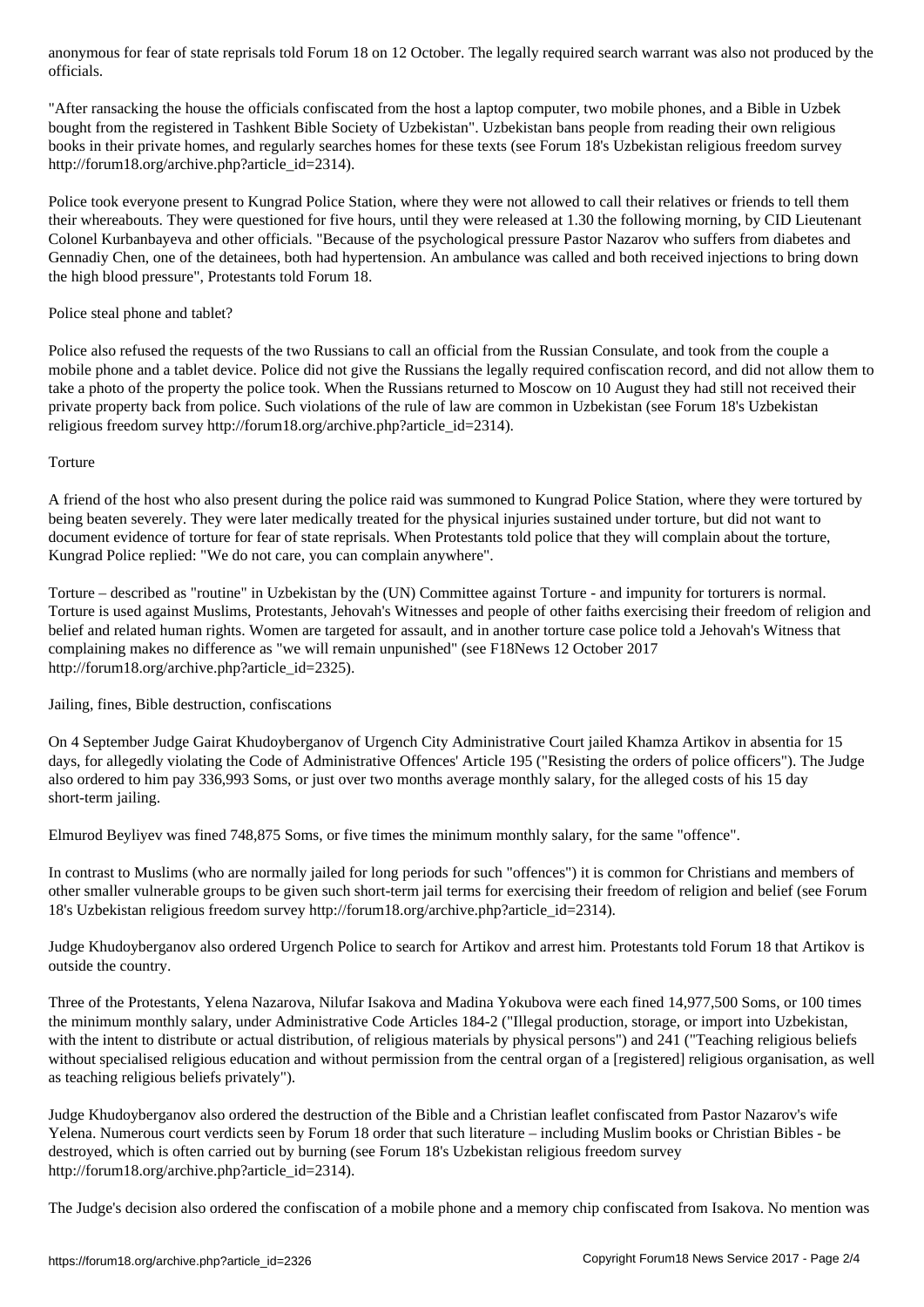"Wrong number" ?

Urgench Court Chancellery officials (who refused to give their names) refused on 17 October to comment on the punishments or put Forum 18 through to Judge Khudoyberganov.

The deputy head of Kungrad Police, Bakhtiyar Turebekov, on 17 October refused to comment on the raid and police actions. He then referred Forum 18 to Lieutenant Colonel Kurbanbayeva.

Lieutenant Colonel Kurbanbayeva on 17 October answered her phone but claimed to Forum 18 that it is a "wrong number." When told that Forum 18 had confirmed that it was her number she put the phone down. She did not answer further calls to her landline phone the same day, and switched her mobile phone off.

Begzod Kadyrov, chief specialist of the government's Religious Affairs Committee in Tashkent, refused on 17 October to comment on the cases, and asked Forum 18 to send the questions in writing. When reminded that he had not answered Forum 18's previous written questions he put the phone down.

Tashkent Region "Extremism and Terrorism Department" raids

In the central Tashkent Region around the capital, Yangiyul District the police Struggle with Extremism and Terrorism Department raided private homes in Yangiyul itself and in Gulbahor on 23 August and 11 October. All the homes raided were of people from the state-registered local Baptist Church: church leader Pastor Fatkhulla Ibrahimov, and church members Kholiskhon Nishanova, Marifat Topilova and Guzal Jumabayeva. Police Struggle with Extremism and Terrorism Department officers participating in all the raids included Umid Kadyrov and Nodyr Abduvaliyev.

The raids on 11 October took place on the second-last day of UN Special Rapporteur on Freedom of Religion or Belief Ahmed Shaheed's visit to the country. He stated on 12 October in Tashkent that Uzbekistan required "sustained and transparent commitment to make enjoyment of the right to freedom of religion or belief a reality .. Freedom of religion or belief requires widening the space for the freedom of association, peaceful assembly and expression, as well as strengthening the rule of law and guaranteeing the independence of the judiciary" (see http://www.ohchr.org/EN/NewsEvents/Pages/DisplayNews.aspx?NewsID=22225&LangID=E).

On 23 August at 11 am four police, only one in uniform, climbed into the grounds of Pastor Ibrahimov's house and broke into it, Baptists who asked not to name them for fear of state reprisals told Forum 18 on 12 October. The "intruders in the house" claimed they had a search warrant from Yangiyul Prosecutor, but this was not verifiable as they only showed an unclear piece of paper to Pastor Ibrahimov very quickly.

Police then searched the house and confiscated a book by 19th century Baptist preacher Charles Spurgeon, three notebooks, a CD with Christian songs in Uzbek and testimonies of Uzbek Christians, 120 Christian leaflets, and five group photographs of Church members. Police then at 1 pm took Pastor Ibrahimov and his wife Nargiza Ibrahimova to Yangiyul District Police Station, where police Struggle with Extremism and Terrorism Department officer Kadyrov questioned them.

Pastor Ibrahimov and his wife refused to sign any police reports or write statements, Baptists told Forum 18. The police sent the confiscated materials for "expert analysis" by the Religious Affairs Committee in Tashkent. Alleged "expert analysis" is often used by the authorities as an excuse to confiscate and destroy religious literature (see Forum 18's Uzbekistan religious freedom survey http://forum18.org/archive.php?article\_id=2314).

As this and many similar police "Struggle with Extremism and Terrorism Department" cases illustrate, the regime's definition of "terrorism" includes people exercising their human rights (see Forum 18's Uzbekistan religious freedom survey http://forum18.org/archive.php?article\_id=2314).

### Surveillance

Police Struggle with Extremism and Terrorism Department officer Kadyrov claimed that the couple were detained after statements by Mahsuma and her daughter Mahmuda Mustabekova that they had received an Uzbek-language New Testament and a Christian book as gifts from the Baptists.

The elder Mustabekova works as a guard at a resort in Niyazbash in the District, where Baptists have held various events which the authorities have raided in recent years (see eg. F18News 5 September 2014 http://www.forum18.org/archive.php?article\_id=1993). In August 2017 new members of the Church were baptised in the lake.

Local Baptists, who wished to remain unnamed for fear of state reprisals, told Forum 18 on 12 October that the police had carried out surveillance of the Baptists' activity at the camp. The police had also, the Baptists said, forced both the mother and daughter to